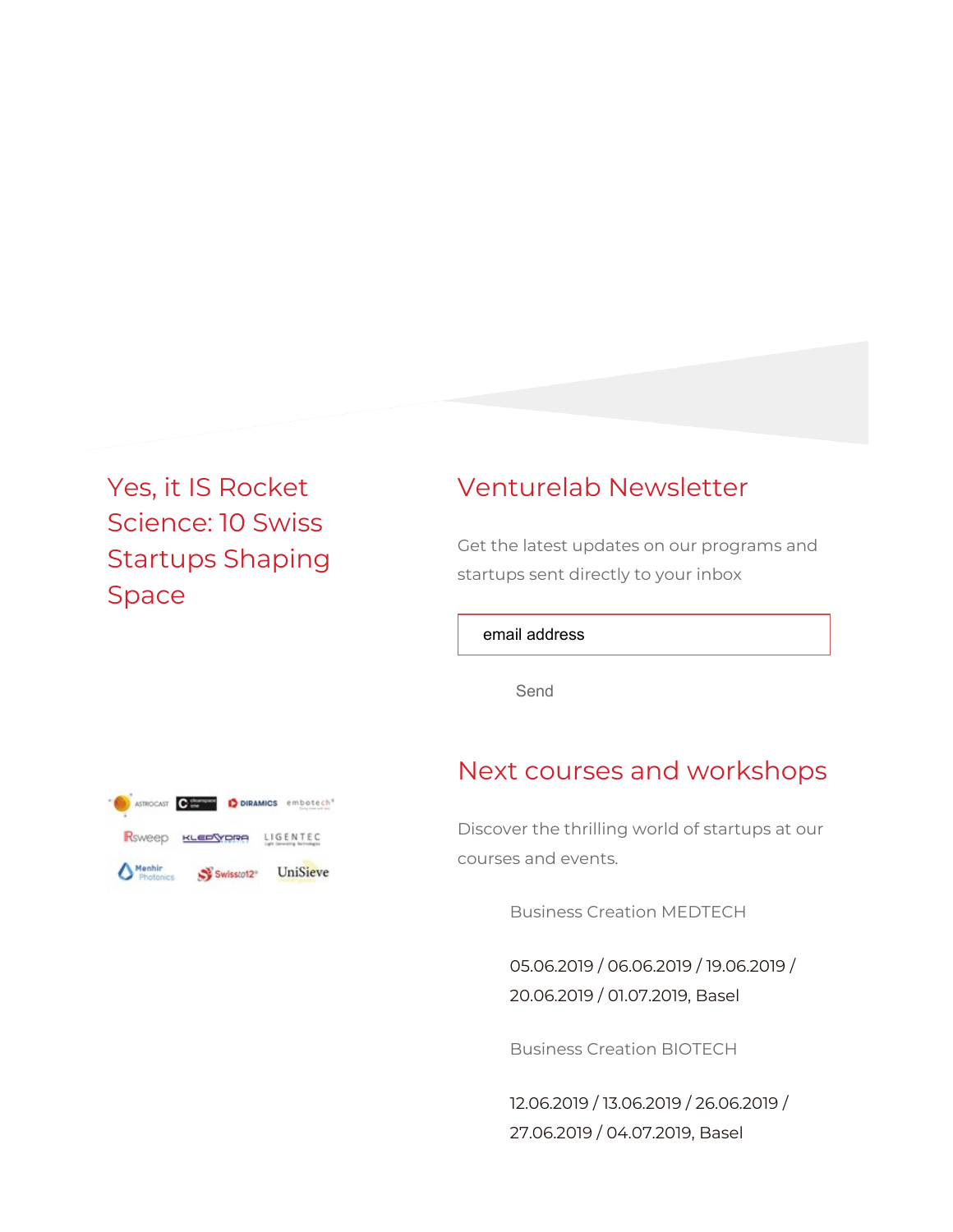horizon. These ten startups are developing business for the biggest 'niche' of all: space.

Discover the Swiss startups transferring technology between earth, orbit and beyond. Learn below how your startup could receive a EUR 200,000 boost from ESA BIC Switzerland.





### Astrocast SA

developing a network of low earth orbit nanosatellites to offer cheaper communications between internet-connected machines in remote locations. The Ecublens-based startup, which has already launched two test satellites, plans a constellation of 64 nanosatellites to ensure global coverage with latency of less than 15 minutes. The company won Venture Leaders and ranked at the TOP 100 Swiss Startup Award

### Media

Have you launched a new product, found a new investor or entered a new market? Let us know!

### communication@venturelab.ch



Guillaume Tinsel guillaume.tinsel@venturela



Joseph Heaven joseph.heaven@venturelab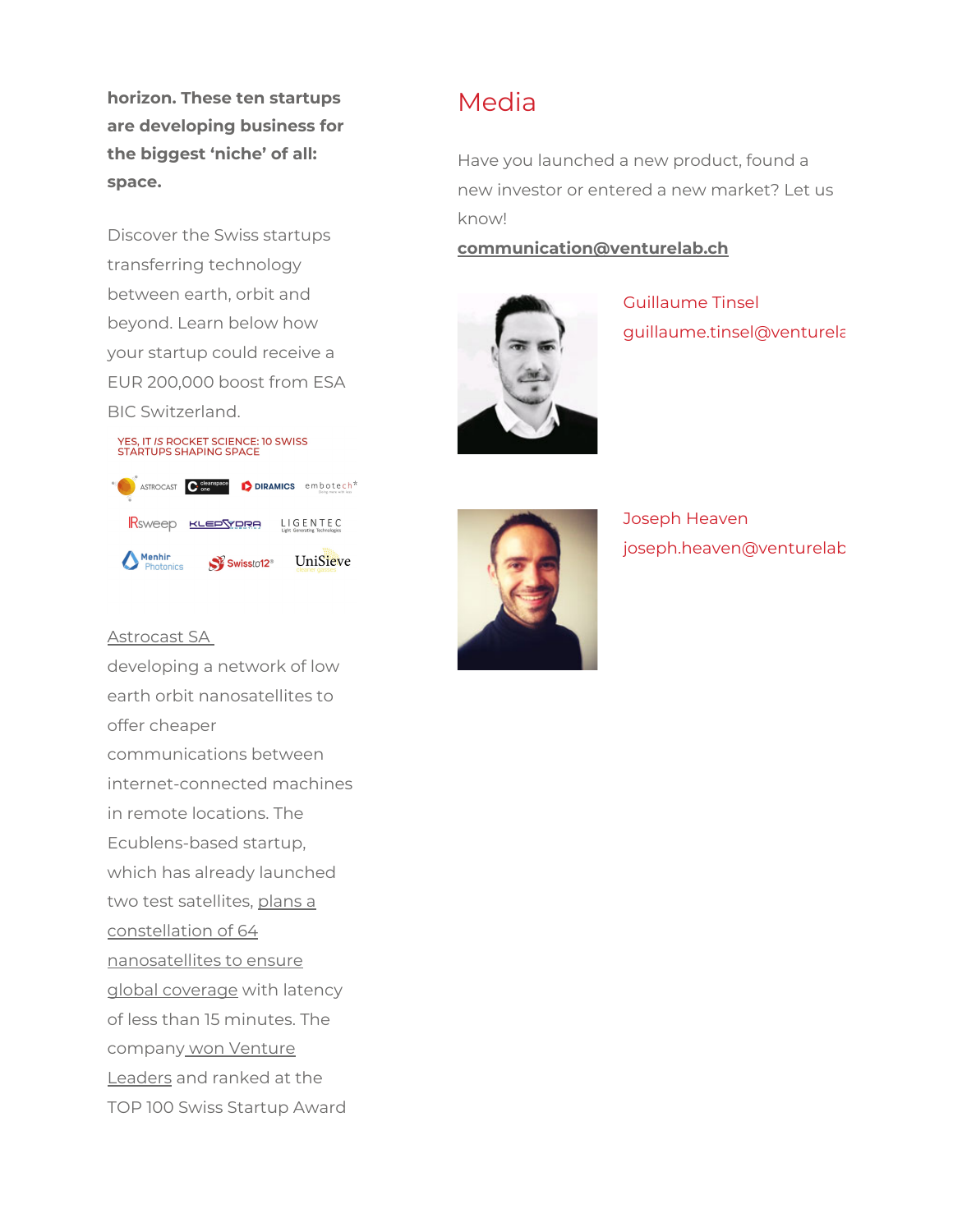last year. The founders, who previously developed Switzerland's first satellite, attracted raised more than 7 million Swiss francs in grants and seed funding from investors including Airbus Ventures. The company is currently raising a 15-millionfranc round.

#### ClearSpace SA

More than 23,500 man-made objects bigger than 10 cm in diameter orbit the Earth. ClearSpace, a spin-off from the EPFL Space Center, is developing technology to remove such debris and failed satellites, and keep nearspace navigable for future generations. The team's current mission is to locate and safely remove a 10x10x10cm cube, SwissCube, as a proof-of-concept for commercial operations.

#### Diramics AG

Makes chips used to amplify signals received from space by ground stations. The ETH Zurich spin-off's technology is used in Spain's 40-meter radio telescopes and European Space Agency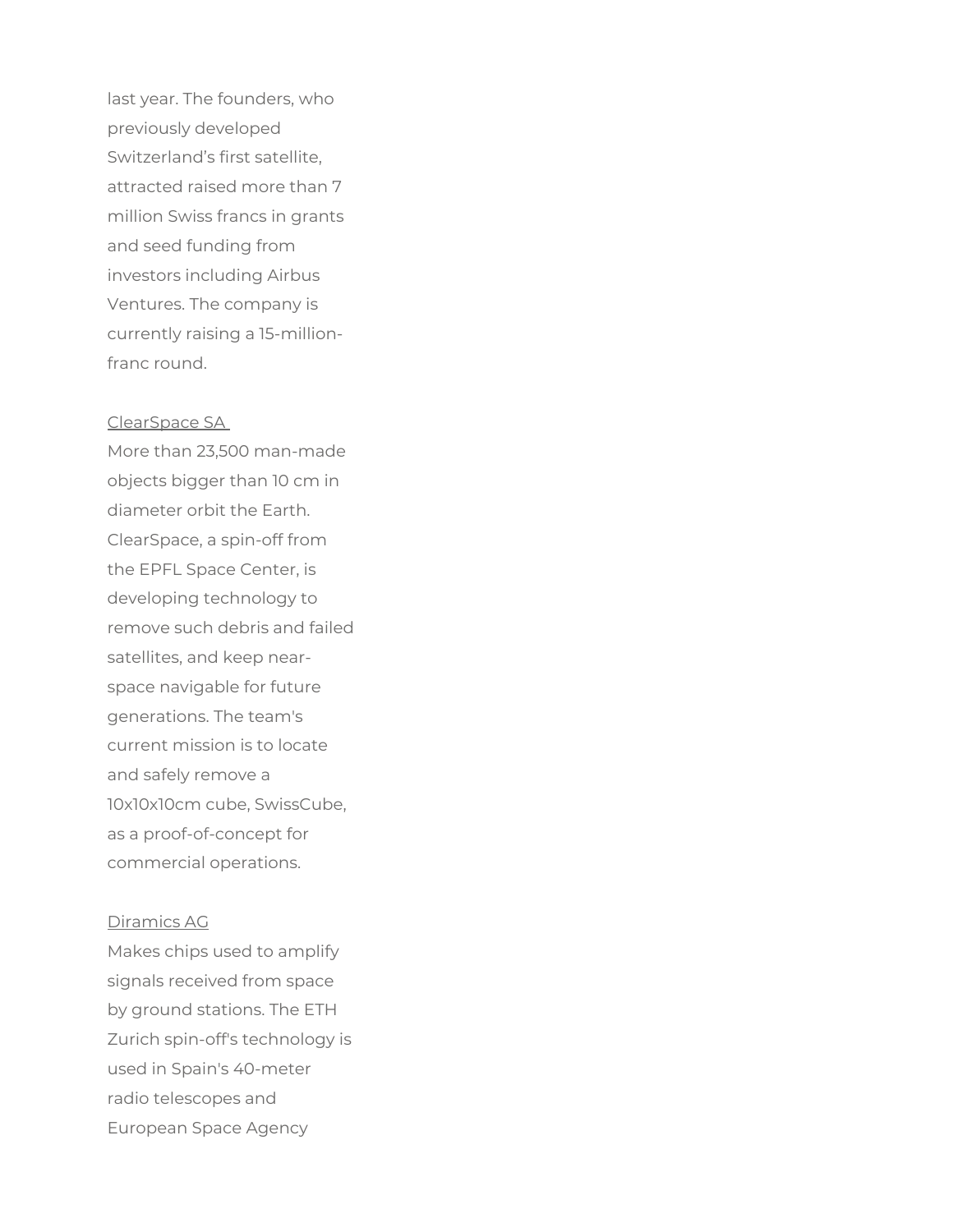antennas communicating with spacecraft hundreds of millions of kilometers away.

#### Embotech AG

Uses physics and proprietary algorithms, instead of AI, for software to control autonomous vehicles. The five-year-old company is working on code to help fly the Heracles lunar ascender and remove space debris from orbit. The company won Venture Leaders and ranked at the TOP 100 Swiss Startup Award.

IRSweep AG This ETH spin-off makes spectroscopic sensors to examine the composition of gaseous and liquid substances in a table-top device. IRSweep's technology offers a faster, more reliable and more versatile analysis of such substances than the current state-of-the-art. Applicable to the food, oil and pharmaceutical industries, the startup's laser spectometers could also make environmental analysis from space more precise. The company won Venture Kick in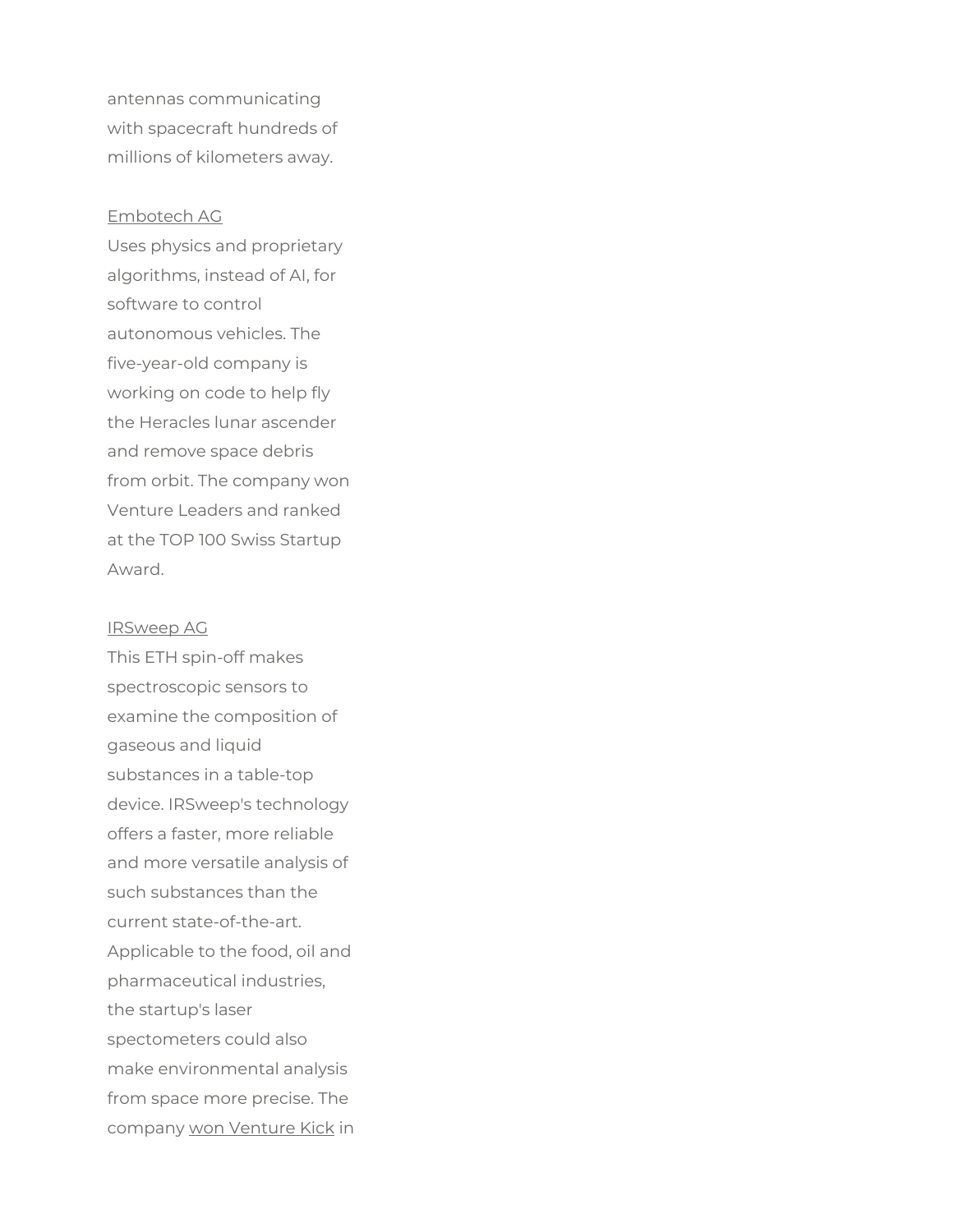2015 and has ranked at the TOP 100 Swiss Startup Award since 2017.

#### Klepsydra Robotics

Applies software development techniques from high frequency trading, Netflix and Amazon micro services, to help coders write shorter, high performance and maintainable software for spacecraft and robots.

#### LiGenTec SA

The use of more sensors and connected devices means the modern world has more data than ever before. To handle this flood of data, LIGENTEC has designed photonic integrated circuits that can increase the data capacity of fibre optic cables by a factor of 200. Production of the startup's ultra-dense, fingertip-sized chips is possible thanks to innovative manufacturing techniques using aerospace wondermaterial silicon nitride. Last year the company won Venture Kick and ranked at the TOP 100 Swiss Startup Award.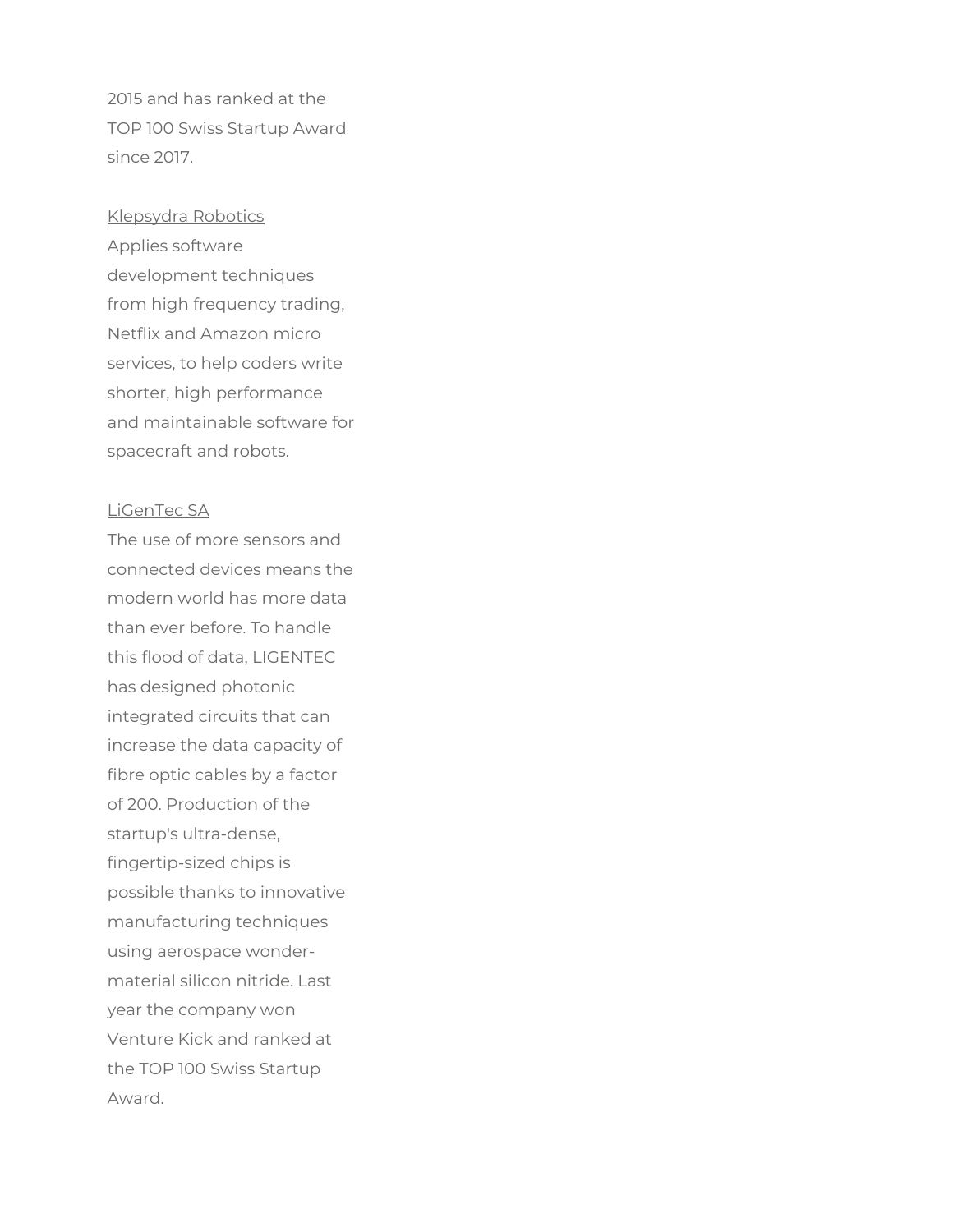# Menhir Photonics AG

The startup's ultra-fast, shortpulse femtosecond lasers have many potential applications in space telecommunication, from instrument calibration to improved radioastronomy communications on earth.

#### SWISSto12 SA

3D-prints radio frequency antennae to reduce the cost and weight of satellites. Printing allows previously impossible designs to be made and creating antennae that are ten times lighter. The Renens-based startup won Venture Leaders in 2012 and received 30,000 of financial support and training from Venture Kick. The company, which ranked at the TOP 100 Swiss Startup Award five years in a row, has partnered with the Swiss Federation's aerospace company RUAG Space and Thales Group's space unit.

#### UniSieve AG

More than 10 percent of all energy is consumed in separation processes. UniSieve, which won Venture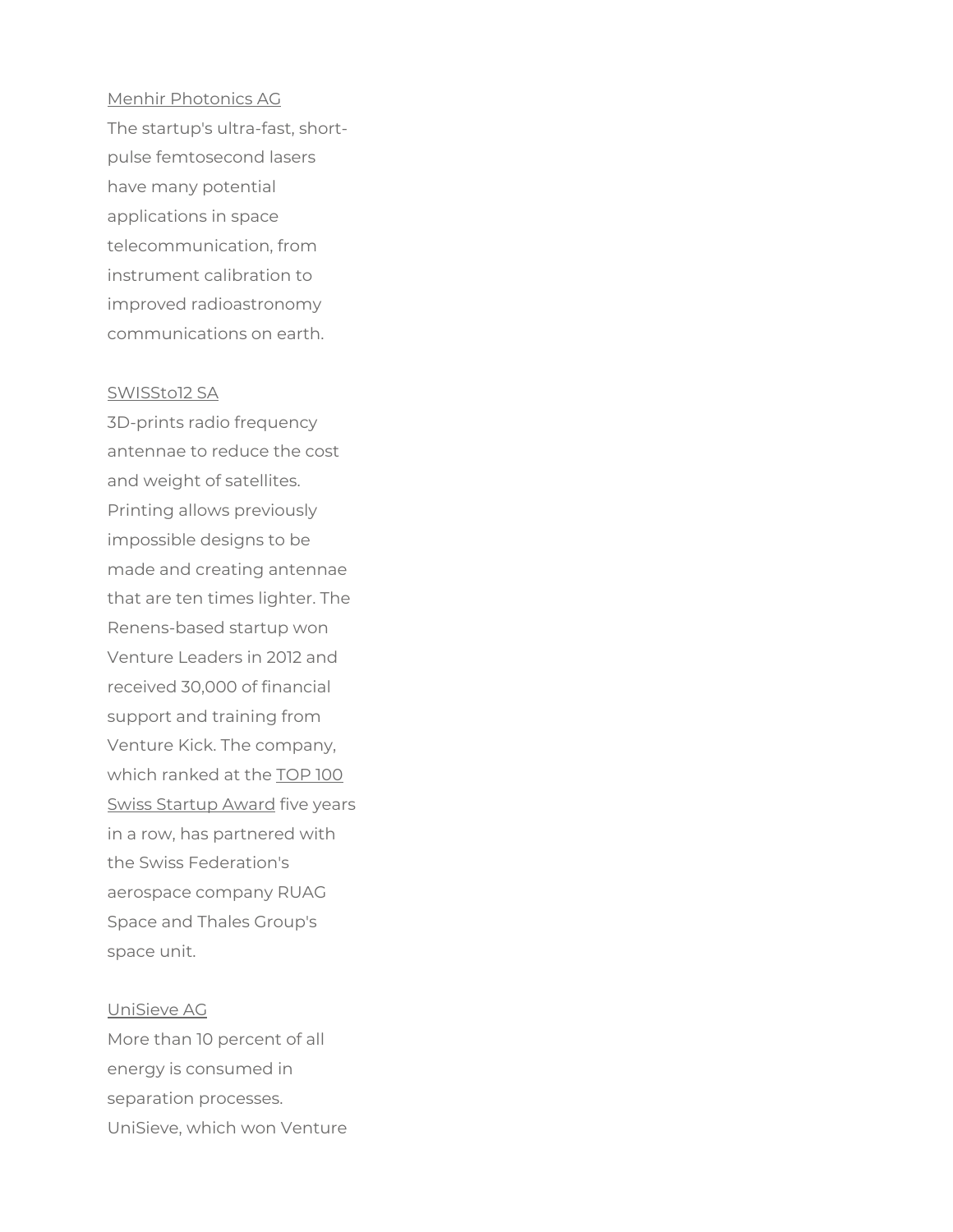Kick in 2018, is using patentpending membranes to dramatically reduce the cost and increase the efficienty of separating gases. This technology could create more-effcient resource recycling in space and on other planets.

#### Boost your startup

ESA BIC Switzerland helps startups put innovations into orbit, and apply space-grade technology down on earth. If you're interested in rocketing your startup into new markets with as much as EUR 200,000 in grants from ESA BIC Switzerland? Register for the next information lunches in Lausanne June 6th, and Zurich June 7th.

Additional Links Register for ESA BIC Switzerland's informational lunches in Lausanne and Zurich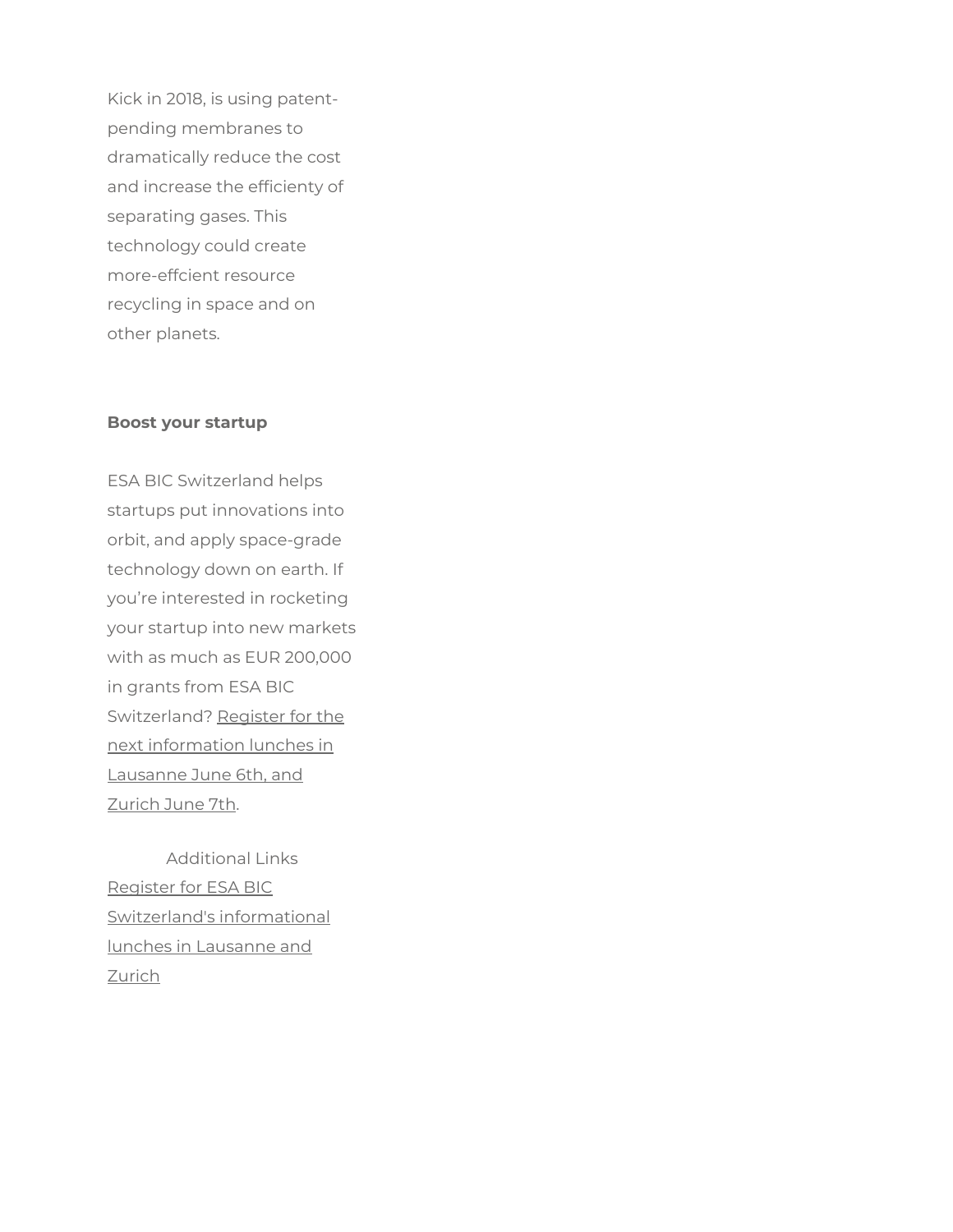Our partners to grow world-class startups. Swiss made

BKW | Credit Suisse | digitalswitzerland | dpd | EPFL | ETH | ESA BIC Switzerland | EY | Gebert Rüf Stiftung | IFJ | Innosuisse | Kanton Zürich | Kellerhals Carrard | Postfinance | PSI | Rothschild & Co Bank | SVC | Swisscom | Swiss Post |Swiss Prime Site | Swissnex | S-GE | Uni Basel | Uni Zürich | VAUD | Vischer | Zühlke & many more

#### FOR STARTUP TALENTS

#### FOR FOUNDERS

ABOUT US

Startup Talents Startup Castings Startup Essentials Startup Challenges

#### CONTACT US

startup space Wiesenstrasse 5 8952 Schlieren-Zürich +41 (0)71 242 98 88 info@venturelab.ch

Schützengasse 10 9000 St.Gallen +41 (0)71 242 98 88 info@venturelab.ch

EPFL Innovation Park Bâtiment C 1015 Lausanne

- Founders Circle Founders Cash Pot venture leaders Academia-Industry Swisscom SUC
- Track Record Jobs Media Blog **Privacy** statement

#### **NEWSLETTER**

| email address                    |
|----------------------------------|
| Send                             |
| $\frac{1}{2}$ f in $\frac{1}{2}$ |